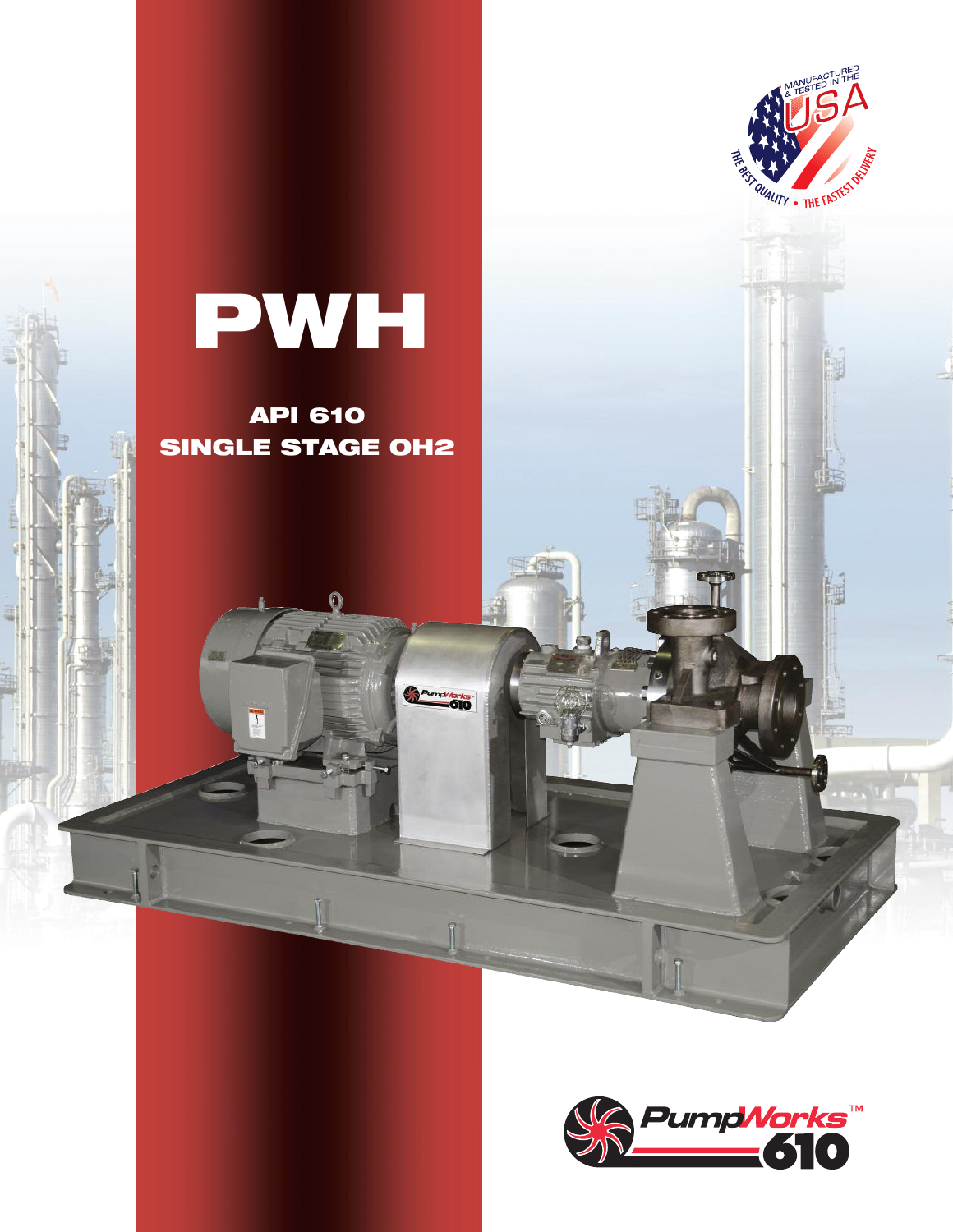## **HYDRAULIC PERFORMANCE COVERAGE**

**60 Hz Performance Coverage**



Visit our web site at **www.pumpworks610.com** and specify flow and performance needs and obtain pump selection and performance curve.

#### **50 Hz Performance Coverage**



Visit our web site at **www.pumpworks610.com** and specify flow and performance needs and obtain pump selection and performance curve.



Performances shown are nominal and are to be used for preliminary selection only.

# **STANDARD MATERIALS OF CONSTRUCTION**

| <b>API MATERIAL CLASS</b> | $S-6$                         | $S-8$                       | $C - 6$                       | $A - 8$                     |
|---------------------------|-------------------------------|-----------------------------|-------------------------------|-----------------------------|
| CASING                    | A216 GRADE WCB                | A216 GRADE WCB              | A487 GRADE CA6NM              | A351 GRADE CF3M             |
| COVER                     | A516 GRADE 70                 | A516 GRADE 70               | A479 TYPE 410SS               | A479 TYPE 316/316L          |
| <b>IMPELLER</b>           | A743 GRADE CA6NM              | A743 CF3M 316SS             | A743 GRADE CA6NM              | A743 CF3M 316SS             |
| <b>SHAFT</b>              | A276 TYPE 410SS CONDITION "T" | ASTM A479 TYPE XM 19        | A276 TYPE 410SS CONDITION "T" | ASTM A479 TYPE XM 19        |
| <b>IMPELLER LOCK NUT</b>  | A479 TYPE 316L                | NITRONIC 60                 | A479 TYPE 316L                | NITRONIC 60                 |
| <b>BEARING HOUSING</b>    | A216 GRADE WCB CARBON STEEL   | A216 GRADE WCB CARBON STEEL | A216 GRADE WCB CARBON STEEL   | A216 GRADE WCB CARBON STEEL |
| IMPELLER WEAR RINGS       | 410 SS HT: 262-302 BHN        | NITRONIC 50                 | 410 SS HT: 262-302 BHN        | NITRONIC 50                 |
| CASING WEAR RINGS         | 420 SS HT: 400-450 BHN        | NITRONIC 60                 | 420 SS HT: 400-450 BHN        | NITRONIC 60                 |
| THROAT BUSHING            | 420 SS HT: 400-450 BHN        | NITRONIC 60                 | 420 SS HT: 400-450 BHN        | NITRONIC 60                 |
| <b>CASING STUDS</b>       | A193 GRADE B-7                | A193 GRADE B-7              | A193 GRADE B-7                | A193 GRADE B-8              |
| <b>CASING NUTS</b>        | A194 GRADE 2H                 | A194 GRADE 2H               | A194 GRADE 2H                 | A194 GRADE B8M              |
|                           |                               |                             |                               |                             |

*\*Other API 610 Material Classes and Combinations are available*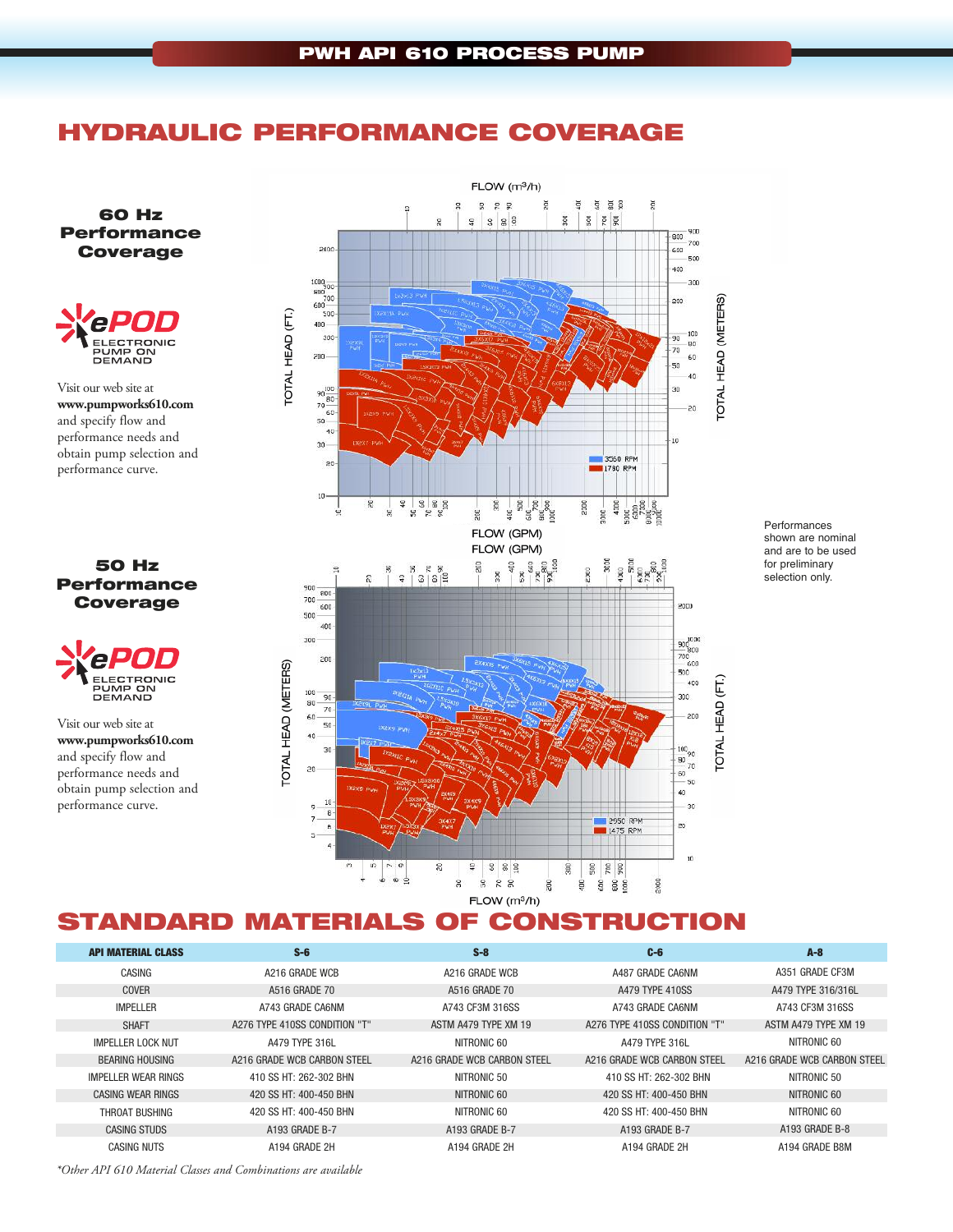# **DESIGN FEATURES AND BENEFITS**



no password or login required.

• Refer to the factory on deliveries for other API

material classes and customer specific material combinations

- 
- Optional non-metallic rings for improved efficiency and dry running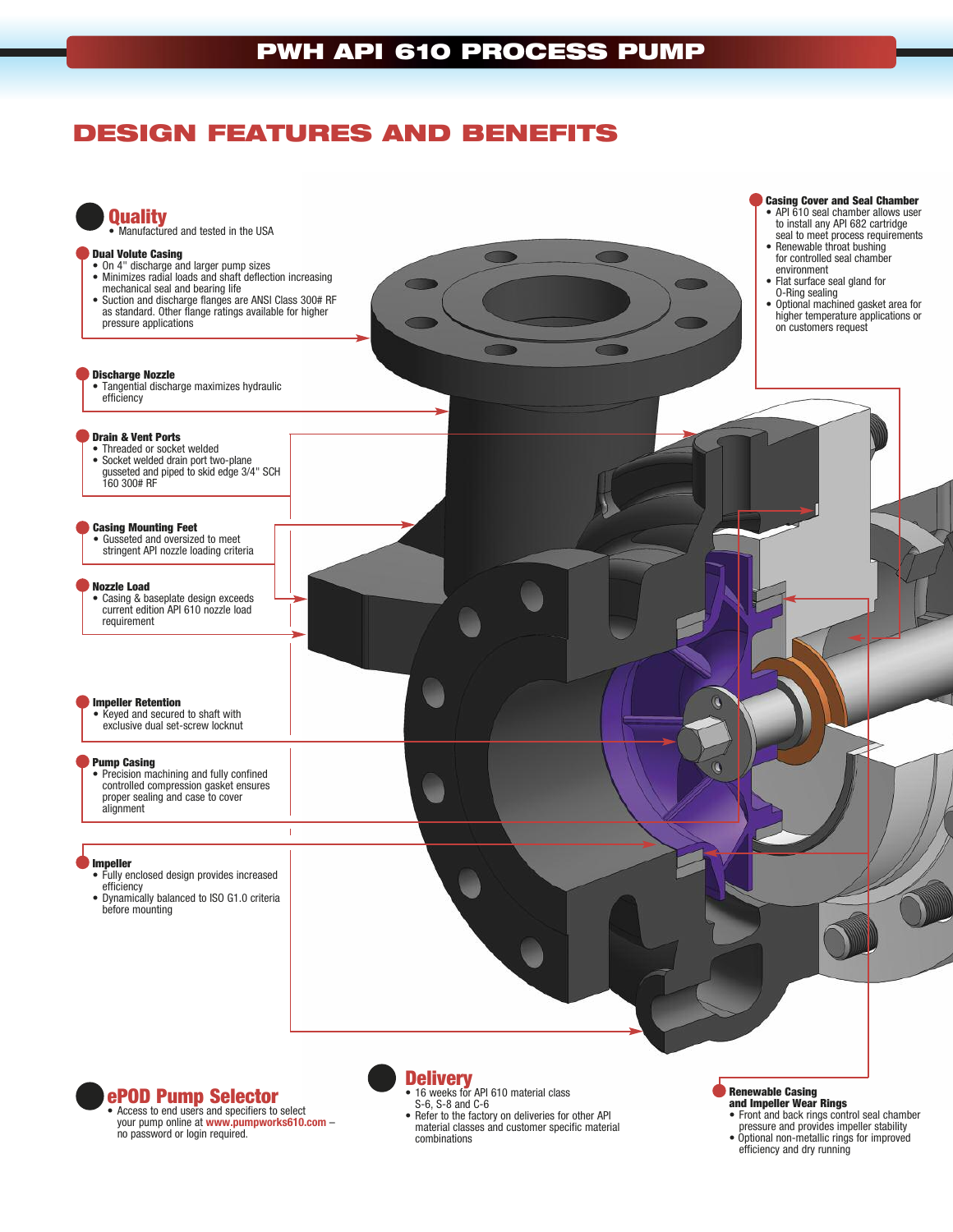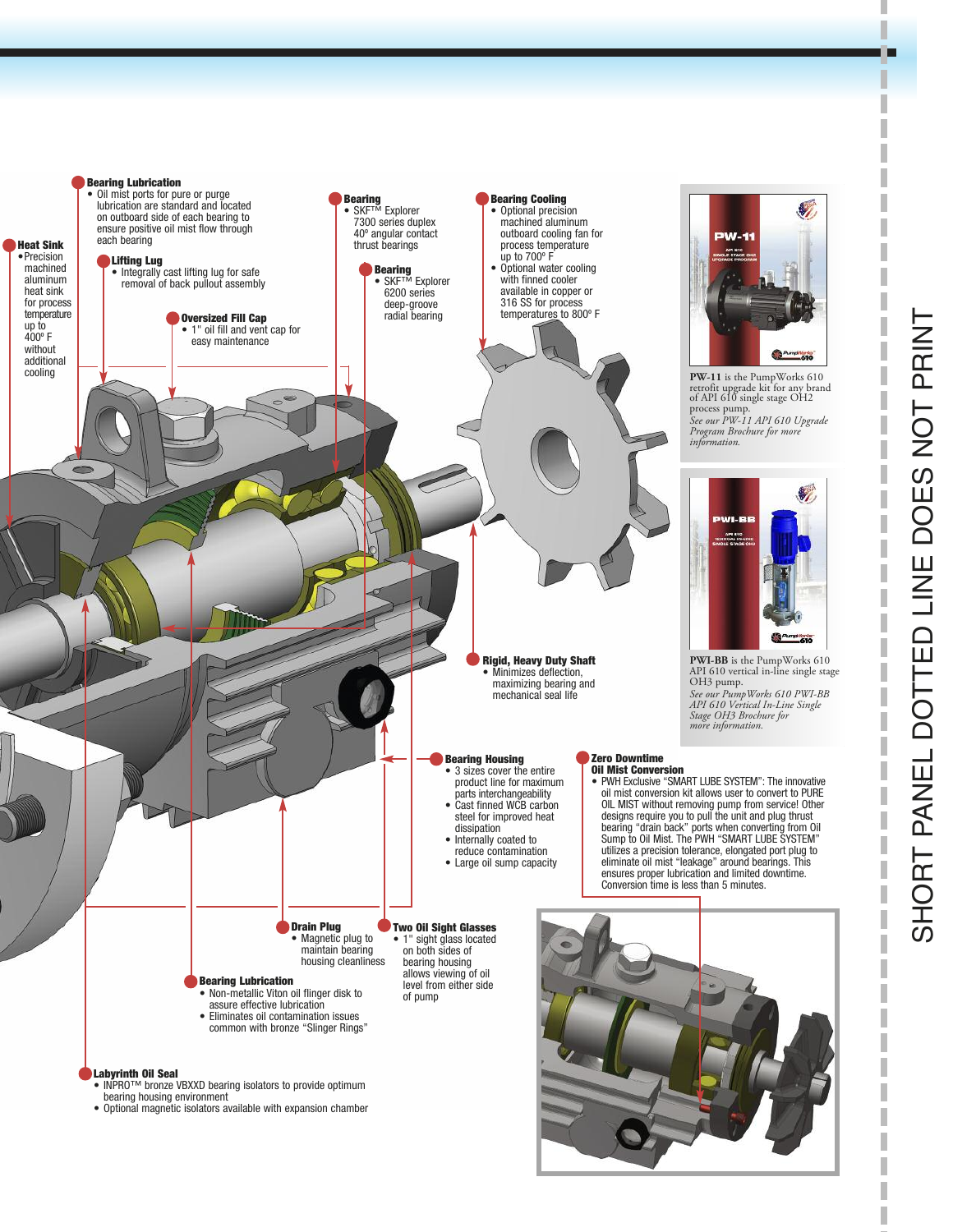### **PWH API 610 PROCESS PUMP**

#### **PUMP AND DRIVER DIMENSIONS**

| 8.5<br>5.75<br>4.125<br>256T.<br>25.15<br>184T, 213-215T<br>API#3<br>1x2x7<br>$\mathcal{D}$<br>1<br>8.250<br>284-286T/TS.<br>1.5<br>1.5x3x7<br>25.28<br>8.75<br>6.25<br>4.25<br>3<br>1x2x7<br>254-256TS<br>API #3.5<br>1x3x13<br>$I - 7$<br>324-326T/TS<br>9.500<br>9.25<br>$\overline{4}$<br>$\overline{2}$<br>3241<br>2x4x7<br>25.28<br>6.25<br>4.5<br>1x3x13LL<br>364,365T/TS<br>184T, 213-215T<br>API # 3<br>9.5<br>6.25<br>4.75<br>$\overline{4}$<br>$\overline{3}$<br>3x4x7<br>25.28<br>8.250<br>404-405T<br>1.5x3x7<br>254-256TS<br>8.500<br>25.15<br>5.375<br>5.188<br>$\overline{\mathbf{c}}$<br>1x2x9<br>1<br>API #3.5<br>256T<br>9.500<br>324T<br>25.15<br>8.500<br>5.375<br>5.188<br>$\overline{2}$<br>$\mathbf{1}$<br>1x2x9L<br>284-286T/TS,<br>184T, 213-215T<br>API # 3<br>$I-9$<br>$\mathbf{3}$<br>1.5<br>1.5x3x9<br>25.29<br>8.500<br>6.642<br>5.125<br>324-326T/TS<br>8.250<br>1.5x3x13<br>254-256TS<br>2x4x7<br>364,365T/TS<br>2x4x9<br>25.21<br>9.500<br>7.000<br>5.500<br>4<br>$\overline{2}$<br>API #3.5<br>9.500<br>324T<br>3<br>404-405T, 405TS<br>25.28<br>9.500<br>7.375<br>5.375<br>$\overline{4}$<br>3x4x9<br>184T, 213-215T<br>API #3<br>444-445T<br>7.875<br>6<br>6<br>6x6x9<br>$I-9A$<br>26.34<br>13.000<br>8,000<br>8.250<br>3x4x7<br>254-256TS<br>326T.<br>25.53<br>10.500<br>6.906<br>5.875<br>3<br>1.5<br>1.5x3x10<br>API #3.5<br>364-365T/TS<br>9.500<br>324T<br>$\overline{2}$<br>2x4x10<br>25.28<br>10.031<br>5.438<br>5.847<br>$\overline{4}$<br>404-405T, 405TS<br>8.500<br>2x4x13<br>184T, 213-215T<br>API #3<br>$\overline{4}$<br>3<br>3x4x10A<br>25.65<br>10.063<br>7.438<br>6.313<br>444-445T/TS<br>$I-10$<br>8.500<br>254-256TS<br>1x2x9<br>7.438<br>$\overline{4}$<br>3<br>3x4x10B<br>25.65<br>10.063<br>6.313<br>API #3.5<br>447T/TS, 449T<br>9.500<br>324T<br>4x6x10<br>25.62<br>10.500<br>6.671<br>6.875<br>6<br>$\overline{4}$<br>326T,<br>184T, 213-215T<br>API # 3<br>8.500<br>6x6x10<br>25.65<br>11.188<br>6.625<br>8.688<br>6<br>6<br>364-365T/TS<br>1x2x9L<br>8.500<br>254-256TS<br>10.000<br>$\overline{2}$<br>API #3.5<br>404-405T, 405TS<br>1x2x11A<br>25.53<br>6.875<br>5.688<br>$\mathbf{1}$<br>3x4x13<br>324T<br>9.500<br>444-445T/TS<br>10.000<br>$\overline{2}$<br>1x2x11B<br>25.53<br>6.875<br>5.688<br>$\mathbf{1}$<br>8.500<br>$1 - 11$<br>213-2157<br>API #3<br>447T/TS, 449T<br>25.53<br>$\overline{2}$<br>$\mathbf{1}$<br>10.000<br>6.875<br>5.688<br>1x2x11BL<br>8.500<br>254-2567<br>1x2x11C<br>25.53<br>10.000<br>6.875<br>$\boldsymbol{2}$<br>1.5x3x9<br>5.688<br>$\overline{1}$<br>365T/TS, 405T/TS<br>284TS, 286T<br>API #3.5<br>8,500<br>1x3x13<br>28.19<br>12.500<br>8.687<br>6.750<br>$\sqrt{3}$<br>$\mathbf{1}$<br>4x6x13<br>9.500<br>324-326T<br>444-445T/TS<br>1x3x13LL<br>28.19<br>12.500<br>8.687<br>6.750<br>3<br>$\mathbf{1}$<br>API # 3<br>215T<br>13.000<br>447-449T/TS<br>1.5x3x13<br>27.88<br>11.875<br>7.000<br>6.875<br>3<br>1.5<br>254-2567<br>13.000<br>326T,<br>2x4x9<br>$\overline{2}$<br>27.75<br>13.063<br>7.625<br>7.815<br>$\overline{4}$<br>2x4x13<br>284TS, 2867<br>13.000<br>API #3.5<br>364-365T/TS<br>3<br>3x4x13<br>27.75<br>13.063<br>7.500<br>8.375<br>$\overline{4}$<br>13.000<br>404-405T, 405TS<br>$II-13$<br>324-3267<br>6x8x13<br>9.938<br>6<br>4x6x13<br>27.88<br>14.000<br>9.250<br>4<br>444-445T/TS<br>254-256T,<br>284-286T/TS.<br>447-449T/TS<br>14.000<br>API #3.5<br>324-326T/TS.<br>3x4x9<br>364-365T/TS,<br>28.44<br>15.063<br>9.188<br>10.500<br>8<br>6<br>6x8x13<br>364T/TS, 365T<br>404-405T, 405TS<br>2x4x15<br>404-405T<br>API # 4<br>14.000<br>444-445T/TS<br>13.000<br>8.375<br>2x4x15<br>28.19<br>8.000<br>$\overline{4}$<br>$\overline{2}$<br><b>API#7</b><br>17.250<br>326T<br>447-449T/TS<br>6x6x9<br>6<br>3<br>364-365T/TS<br>3x6x15<br>27.91<br>12.368<br>8.063<br>9.188<br>405T/TS<br>API #7<br>17.250<br>404-405T, 405TS<br>444-445T/TS<br>3x6x15<br>$\overline{\mathbf{4}}$<br>28.38<br>10.313<br>6<br>4x6x15<br>13.688<br>9.313<br>API#3<br>215T<br>447-449T/TS<br>9.500<br>254-256T.<br>$II-15$<br>13.688<br>9.313<br>10.313<br>6<br>$\overline{4}$<br>4x6x15B<br>28.38<br>445T/TS<br>4x6x15<br>284-286T/TS<br>1.5x3x10<br>API #3.5<br>4x16x15B<br>28.13<br>14.875<br>9.562<br>10.312<br>6<br>6<br>447-449T/TS<br>6x6x15<br>324-326T/TS<br>9.500<br>447-449T/TS<br>6x6x15<br>364-3651<br>10.500<br>28.57<br>16.063<br>10.430<br>12.250<br>8<br>8x10x15<br>10<br>405T, 444-445T<br>404T<br>API # 4<br>11.500<br>8x10x15H<br>28.57<br>16.063<br>10.430<br>12.250<br>10<br>8<br>8x10x15<br>447-449T<br>254-256T,<br>6<br>3<br>3x6x17<br>$II-17$<br>28.00<br>13.375<br>8.063<br>10.188<br>9.500<br>284-286T/TS<br>444-445T<br>8x10x15H<br>API #3.5<br>$\mathbf{3}$<br>6<br>3x6x18<br>29.94<br>14.500<br>9.000<br>11.000<br>9.500<br>324-326T/TS<br>447-449T<br>2x4x10<br>364T/TS, 365T<br>10.500<br>445T/TS<br>30.19<br>15,000<br>6<br>$\overline{4}$<br>4x6x18<br>11.000<br>12.000<br>3x6x17<br>404-405T<br>API # 4<br>11.500<br>447-449T/TS<br>16.000<br>11.187<br>12.250<br>10<br>6<br>6x10x18/<br>29.94<br>$II-18$<br>286T/TS<br>447-449T<br>3x6x18<br>6<br>6x10x18B<br>29.94<br>16.000<br>11.187<br>12.250<br>10<br>API #3.5<br>10.000<br>324-326T/TS<br>4x6x18<br>444-445T<br>29.94<br>16.000<br>12.250<br>10<br>6<br>364-365T/TS<br>10.500<br>6x10x18C<br>11.187<br>API #4<br>3x4x10<br>6x10x18A<br>11.500<br>404-405T<br>8<br>6x10x18B<br>447-449T<br>29.94<br>19.000<br>10.000<br>14.500<br>10 | API # 5<br>API #5.5<br>API #6<br>API #5.5<br>API#6<br>API #6.5<br><b>API#7</b><br><b>API#7</b><br>API #7.5<br>API #7.5<br>API # 6<br>API #6.5<br>API # 8<br>$API \# 6$<br>API #6.5<br>API # 10 | 10.500<br>10.500<br>12.000<br>10.500<br>10.500<br>11.500<br>12.500<br>11.000<br>12.000<br>13.000<br>13.000<br>11.000<br>11.500<br>12.500<br>13.250 |
|------------------------------------------------------------------------------------------------------------------------------------------------------------------------------------------------------------------------------------------------------------------------------------------------------------------------------------------------------------------------------------------------------------------------------------------------------------------------------------------------------------------------------------------------------------------------------------------------------------------------------------------------------------------------------------------------------------------------------------------------------------------------------------------------------------------------------------------------------------------------------------------------------------------------------------------------------------------------------------------------------------------------------------------------------------------------------------------------------------------------------------------------------------------------------------------------------------------------------------------------------------------------------------------------------------------------------------------------------------------------------------------------------------------------------------------------------------------------------------------------------------------------------------------------------------------------------------------------------------------------------------------------------------------------------------------------------------------------------------------------------------------------------------------------------------------------------------------------------------------------------------------------------------------------------------------------------------------------------------------------------------------------------------------------------------------------------------------------------------------------------------------------------------------------------------------------------------------------------------------------------------------------------------------------------------------------------------------------------------------------------------------------------------------------------------------------------------------------------------------------------------------------------------------------------------------------------------------------------------------------------------------------------------------------------------------------------------------------------------------------------------------------------------------------------------------------------------------------------------------------------------------------------------------------------------------------------------------------------------------------------------------------------------------------------------------------------------------------------------------------------------------------------------------------------------------------------------------------------------------------------------------------------------------------------------------------------------------------------------------------------------------------------------------------------------------------------------------------------------------------------------------------------------------------------------------------------------------------------------------------------------------------------------------------------------------------------------------------------------------------------------------------------------------------------------------------------------------------------------------------------------------------------------------------------------------------------------------------------------------------------------------------------------------------------------------------------------------------------------------------------------------------------------------------------------------------------------------------------------------------------------------------------------------------------------------------------------------------------------------------------------------------------------------------------------------------------------------------------------------------------------------------------------------------------------------------------------------------------------------------------------------------------------------------------------------------------------------------------------------------------------------------------------------------------------------------------------------------------------------------------------------------------------------------------------------------------------------------------------------------------------------------------------------------------------------------------------------------------------------------------------------------------------------------------------------------------------------------------------------------------------------------------------------------------------------------------------------------------------------------------------------------------------------------------------------------|------------------------------------------------------------------------------------------------------------------------------------------------------------------------------------------------|----------------------------------------------------------------------------------------------------------------------------------------------------|
|                                                                                                                                                                                                                                                                                                                                                                                                                                                                                                                                                                                                                                                                                                                                                                                                                                                                                                                                                                                                                                                                                                                                                                                                                                                                                                                                                                                                                                                                                                                                                                                                                                                                                                                                                                                                                                                                                                                                                                                                                                                                                                                                                                                                                                                                                                                                                                                                                                                                                                                                                                                                                                                                                                                                                                                                                                                                                                                                                                                                                                                                                                                                                                                                                                                                                                                                                                                                                                                                                                                                                                                                                                                                                                                                                                                                                                                                                                                                                                                                                                                                                                                                                                                                                                                                                                                                                                                                                                                                                                                                                                                                                                                                                                                                                                                                                                                                                                                                                                                                                                                                                                                                                                                                                                                                                                                                                                                                                                                |                                                                                                                                                                                                |                                                                                                                                                    |
|                                                                                                                                                                                                                                                                                                                                                                                                                                                                                                                                                                                                                                                                                                                                                                                                                                                                                                                                                                                                                                                                                                                                                                                                                                                                                                                                                                                                                                                                                                                                                                                                                                                                                                                                                                                                                                                                                                                                                                                                                                                                                                                                                                                                                                                                                                                                                                                                                                                                                                                                                                                                                                                                                                                                                                                                                                                                                                                                                                                                                                                                                                                                                                                                                                                                                                                                                                                                                                                                                                                                                                                                                                                                                                                                                                                                                                                                                                                                                                                                                                                                                                                                                                                                                                                                                                                                                                                                                                                                                                                                                                                                                                                                                                                                                                                                                                                                                                                                                                                                                                                                                                                                                                                                                                                                                                                                                                                                                                                |                                                                                                                                                                                                |                                                                                                                                                    |
|                                                                                                                                                                                                                                                                                                                                                                                                                                                                                                                                                                                                                                                                                                                                                                                                                                                                                                                                                                                                                                                                                                                                                                                                                                                                                                                                                                                                                                                                                                                                                                                                                                                                                                                                                                                                                                                                                                                                                                                                                                                                                                                                                                                                                                                                                                                                                                                                                                                                                                                                                                                                                                                                                                                                                                                                                                                                                                                                                                                                                                                                                                                                                                                                                                                                                                                                                                                                                                                                                                                                                                                                                                                                                                                                                                                                                                                                                                                                                                                                                                                                                                                                                                                                                                                                                                                                                                                                                                                                                                                                                                                                                                                                                                                                                                                                                                                                                                                                                                                                                                                                                                                                                                                                                                                                                                                                                                                                                                                |                                                                                                                                                                                                |                                                                                                                                                    |
|                                                                                                                                                                                                                                                                                                                                                                                                                                                                                                                                                                                                                                                                                                                                                                                                                                                                                                                                                                                                                                                                                                                                                                                                                                                                                                                                                                                                                                                                                                                                                                                                                                                                                                                                                                                                                                                                                                                                                                                                                                                                                                                                                                                                                                                                                                                                                                                                                                                                                                                                                                                                                                                                                                                                                                                                                                                                                                                                                                                                                                                                                                                                                                                                                                                                                                                                                                                                                                                                                                                                                                                                                                                                                                                                                                                                                                                                                                                                                                                                                                                                                                                                                                                                                                                                                                                                                                                                                                                                                                                                                                                                                                                                                                                                                                                                                                                                                                                                                                                                                                                                                                                                                                                                                                                                                                                                                                                                                                                |                                                                                                                                                                                                |                                                                                                                                                    |
|                                                                                                                                                                                                                                                                                                                                                                                                                                                                                                                                                                                                                                                                                                                                                                                                                                                                                                                                                                                                                                                                                                                                                                                                                                                                                                                                                                                                                                                                                                                                                                                                                                                                                                                                                                                                                                                                                                                                                                                                                                                                                                                                                                                                                                                                                                                                                                                                                                                                                                                                                                                                                                                                                                                                                                                                                                                                                                                                                                                                                                                                                                                                                                                                                                                                                                                                                                                                                                                                                                                                                                                                                                                                                                                                                                                                                                                                                                                                                                                                                                                                                                                                                                                                                                                                                                                                                                                                                                                                                                                                                                                                                                                                                                                                                                                                                                                                                                                                                                                                                                                                                                                                                                                                                                                                                                                                                                                                                                                |                                                                                                                                                                                                |                                                                                                                                                    |
|                                                                                                                                                                                                                                                                                                                                                                                                                                                                                                                                                                                                                                                                                                                                                                                                                                                                                                                                                                                                                                                                                                                                                                                                                                                                                                                                                                                                                                                                                                                                                                                                                                                                                                                                                                                                                                                                                                                                                                                                                                                                                                                                                                                                                                                                                                                                                                                                                                                                                                                                                                                                                                                                                                                                                                                                                                                                                                                                                                                                                                                                                                                                                                                                                                                                                                                                                                                                                                                                                                                                                                                                                                                                                                                                                                                                                                                                                                                                                                                                                                                                                                                                                                                                                                                                                                                                                                                                                                                                                                                                                                                                                                                                                                                                                                                                                                                                                                                                                                                                                                                                                                                                                                                                                                                                                                                                                                                                                                                |                                                                                                                                                                                                |                                                                                                                                                    |
|                                                                                                                                                                                                                                                                                                                                                                                                                                                                                                                                                                                                                                                                                                                                                                                                                                                                                                                                                                                                                                                                                                                                                                                                                                                                                                                                                                                                                                                                                                                                                                                                                                                                                                                                                                                                                                                                                                                                                                                                                                                                                                                                                                                                                                                                                                                                                                                                                                                                                                                                                                                                                                                                                                                                                                                                                                                                                                                                                                                                                                                                                                                                                                                                                                                                                                                                                                                                                                                                                                                                                                                                                                                                                                                                                                                                                                                                                                                                                                                                                                                                                                                                                                                                                                                                                                                                                                                                                                                                                                                                                                                                                                                                                                                                                                                                                                                                                                                                                                                                                                                                                                                                                                                                                                                                                                                                                                                                                                                |                                                                                                                                                                                                |                                                                                                                                                    |
|                                                                                                                                                                                                                                                                                                                                                                                                                                                                                                                                                                                                                                                                                                                                                                                                                                                                                                                                                                                                                                                                                                                                                                                                                                                                                                                                                                                                                                                                                                                                                                                                                                                                                                                                                                                                                                                                                                                                                                                                                                                                                                                                                                                                                                                                                                                                                                                                                                                                                                                                                                                                                                                                                                                                                                                                                                                                                                                                                                                                                                                                                                                                                                                                                                                                                                                                                                                                                                                                                                                                                                                                                                                                                                                                                                                                                                                                                                                                                                                                                                                                                                                                                                                                                                                                                                                                                                                                                                                                                                                                                                                                                                                                                                                                                                                                                                                                                                                                                                                                                                                                                                                                                                                                                                                                                                                                                                                                                                                |                                                                                                                                                                                                |                                                                                                                                                    |
|                                                                                                                                                                                                                                                                                                                                                                                                                                                                                                                                                                                                                                                                                                                                                                                                                                                                                                                                                                                                                                                                                                                                                                                                                                                                                                                                                                                                                                                                                                                                                                                                                                                                                                                                                                                                                                                                                                                                                                                                                                                                                                                                                                                                                                                                                                                                                                                                                                                                                                                                                                                                                                                                                                                                                                                                                                                                                                                                                                                                                                                                                                                                                                                                                                                                                                                                                                                                                                                                                                                                                                                                                                                                                                                                                                                                                                                                                                                                                                                                                                                                                                                                                                                                                                                                                                                                                                                                                                                                                                                                                                                                                                                                                                                                                                                                                                                                                                                                                                                                                                                                                                                                                                                                                                                                                                                                                                                                                                                |                                                                                                                                                                                                |                                                                                                                                                    |
|                                                                                                                                                                                                                                                                                                                                                                                                                                                                                                                                                                                                                                                                                                                                                                                                                                                                                                                                                                                                                                                                                                                                                                                                                                                                                                                                                                                                                                                                                                                                                                                                                                                                                                                                                                                                                                                                                                                                                                                                                                                                                                                                                                                                                                                                                                                                                                                                                                                                                                                                                                                                                                                                                                                                                                                                                                                                                                                                                                                                                                                                                                                                                                                                                                                                                                                                                                                                                                                                                                                                                                                                                                                                                                                                                                                                                                                                                                                                                                                                                                                                                                                                                                                                                                                                                                                                                                                                                                                                                                                                                                                                                                                                                                                                                                                                                                                                                                                                                                                                                                                                                                                                                                                                                                                                                                                                                                                                                                                |                                                                                                                                                                                                |                                                                                                                                                    |
|                                                                                                                                                                                                                                                                                                                                                                                                                                                                                                                                                                                                                                                                                                                                                                                                                                                                                                                                                                                                                                                                                                                                                                                                                                                                                                                                                                                                                                                                                                                                                                                                                                                                                                                                                                                                                                                                                                                                                                                                                                                                                                                                                                                                                                                                                                                                                                                                                                                                                                                                                                                                                                                                                                                                                                                                                                                                                                                                                                                                                                                                                                                                                                                                                                                                                                                                                                                                                                                                                                                                                                                                                                                                                                                                                                                                                                                                                                                                                                                                                                                                                                                                                                                                                                                                                                                                                                                                                                                                                                                                                                                                                                                                                                                                                                                                                                                                                                                                                                                                                                                                                                                                                                                                                                                                                                                                                                                                                                                |                                                                                                                                                                                                |                                                                                                                                                    |
|                                                                                                                                                                                                                                                                                                                                                                                                                                                                                                                                                                                                                                                                                                                                                                                                                                                                                                                                                                                                                                                                                                                                                                                                                                                                                                                                                                                                                                                                                                                                                                                                                                                                                                                                                                                                                                                                                                                                                                                                                                                                                                                                                                                                                                                                                                                                                                                                                                                                                                                                                                                                                                                                                                                                                                                                                                                                                                                                                                                                                                                                                                                                                                                                                                                                                                                                                                                                                                                                                                                                                                                                                                                                                                                                                                                                                                                                                                                                                                                                                                                                                                                                                                                                                                                                                                                                                                                                                                                                                                                                                                                                                                                                                                                                                                                                                                                                                                                                                                                                                                                                                                                                                                                                                                                                                                                                                                                                                                                |                                                                                                                                                                                                |                                                                                                                                                    |
|                                                                                                                                                                                                                                                                                                                                                                                                                                                                                                                                                                                                                                                                                                                                                                                                                                                                                                                                                                                                                                                                                                                                                                                                                                                                                                                                                                                                                                                                                                                                                                                                                                                                                                                                                                                                                                                                                                                                                                                                                                                                                                                                                                                                                                                                                                                                                                                                                                                                                                                                                                                                                                                                                                                                                                                                                                                                                                                                                                                                                                                                                                                                                                                                                                                                                                                                                                                                                                                                                                                                                                                                                                                                                                                                                                                                                                                                                                                                                                                                                                                                                                                                                                                                                                                                                                                                                                                                                                                                                                                                                                                                                                                                                                                                                                                                                                                                                                                                                                                                                                                                                                                                                                                                                                                                                                                                                                                                                                                |                                                                                                                                                                                                |                                                                                                                                                    |
|                                                                                                                                                                                                                                                                                                                                                                                                                                                                                                                                                                                                                                                                                                                                                                                                                                                                                                                                                                                                                                                                                                                                                                                                                                                                                                                                                                                                                                                                                                                                                                                                                                                                                                                                                                                                                                                                                                                                                                                                                                                                                                                                                                                                                                                                                                                                                                                                                                                                                                                                                                                                                                                                                                                                                                                                                                                                                                                                                                                                                                                                                                                                                                                                                                                                                                                                                                                                                                                                                                                                                                                                                                                                                                                                                                                                                                                                                                                                                                                                                                                                                                                                                                                                                                                                                                                                                                                                                                                                                                                                                                                                                                                                                                                                                                                                                                                                                                                                                                                                                                                                                                                                                                                                                                                                                                                                                                                                                                                |                                                                                                                                                                                                |                                                                                                                                                    |
|                                                                                                                                                                                                                                                                                                                                                                                                                                                                                                                                                                                                                                                                                                                                                                                                                                                                                                                                                                                                                                                                                                                                                                                                                                                                                                                                                                                                                                                                                                                                                                                                                                                                                                                                                                                                                                                                                                                                                                                                                                                                                                                                                                                                                                                                                                                                                                                                                                                                                                                                                                                                                                                                                                                                                                                                                                                                                                                                                                                                                                                                                                                                                                                                                                                                                                                                                                                                                                                                                                                                                                                                                                                                                                                                                                                                                                                                                                                                                                                                                                                                                                                                                                                                                                                                                                                                                                                                                                                                                                                                                                                                                                                                                                                                                                                                                                                                                                                                                                                                                                                                                                                                                                                                                                                                                                                                                                                                                                                |                                                                                                                                                                                                |                                                                                                                                                    |
|                                                                                                                                                                                                                                                                                                                                                                                                                                                                                                                                                                                                                                                                                                                                                                                                                                                                                                                                                                                                                                                                                                                                                                                                                                                                                                                                                                                                                                                                                                                                                                                                                                                                                                                                                                                                                                                                                                                                                                                                                                                                                                                                                                                                                                                                                                                                                                                                                                                                                                                                                                                                                                                                                                                                                                                                                                                                                                                                                                                                                                                                                                                                                                                                                                                                                                                                                                                                                                                                                                                                                                                                                                                                                                                                                                                                                                                                                                                                                                                                                                                                                                                                                                                                                                                                                                                                                                                                                                                                                                                                                                                                                                                                                                                                                                                                                                                                                                                                                                                                                                                                                                                                                                                                                                                                                                                                                                                                                                                |                                                                                                                                                                                                |                                                                                                                                                    |
|                                                                                                                                                                                                                                                                                                                                                                                                                                                                                                                                                                                                                                                                                                                                                                                                                                                                                                                                                                                                                                                                                                                                                                                                                                                                                                                                                                                                                                                                                                                                                                                                                                                                                                                                                                                                                                                                                                                                                                                                                                                                                                                                                                                                                                                                                                                                                                                                                                                                                                                                                                                                                                                                                                                                                                                                                                                                                                                                                                                                                                                                                                                                                                                                                                                                                                                                                                                                                                                                                                                                                                                                                                                                                                                                                                                                                                                                                                                                                                                                                                                                                                                                                                                                                                                                                                                                                                                                                                                                                                                                                                                                                                                                                                                                                                                                                                                                                                                                                                                                                                                                                                                                                                                                                                                                                                                                                                                                                                                |                                                                                                                                                                                                |                                                                                                                                                    |
|                                                                                                                                                                                                                                                                                                                                                                                                                                                                                                                                                                                                                                                                                                                                                                                                                                                                                                                                                                                                                                                                                                                                                                                                                                                                                                                                                                                                                                                                                                                                                                                                                                                                                                                                                                                                                                                                                                                                                                                                                                                                                                                                                                                                                                                                                                                                                                                                                                                                                                                                                                                                                                                                                                                                                                                                                                                                                                                                                                                                                                                                                                                                                                                                                                                                                                                                                                                                                                                                                                                                                                                                                                                                                                                                                                                                                                                                                                                                                                                                                                                                                                                                                                                                                                                                                                                                                                                                                                                                                                                                                                                                                                                                                                                                                                                                                                                                                                                                                                                                                                                                                                                                                                                                                                                                                                                                                                                                                                                |                                                                                                                                                                                                |                                                                                                                                                    |
|                                                                                                                                                                                                                                                                                                                                                                                                                                                                                                                                                                                                                                                                                                                                                                                                                                                                                                                                                                                                                                                                                                                                                                                                                                                                                                                                                                                                                                                                                                                                                                                                                                                                                                                                                                                                                                                                                                                                                                                                                                                                                                                                                                                                                                                                                                                                                                                                                                                                                                                                                                                                                                                                                                                                                                                                                                                                                                                                                                                                                                                                                                                                                                                                                                                                                                                                                                                                                                                                                                                                                                                                                                                                                                                                                                                                                                                                                                                                                                                                                                                                                                                                                                                                                                                                                                                                                                                                                                                                                                                                                                                                                                                                                                                                                                                                                                                                                                                                                                                                                                                                                                                                                                                                                                                                                                                                                                                                                                                |                                                                                                                                                                                                |                                                                                                                                                    |
|                                                                                                                                                                                                                                                                                                                                                                                                                                                                                                                                                                                                                                                                                                                                                                                                                                                                                                                                                                                                                                                                                                                                                                                                                                                                                                                                                                                                                                                                                                                                                                                                                                                                                                                                                                                                                                                                                                                                                                                                                                                                                                                                                                                                                                                                                                                                                                                                                                                                                                                                                                                                                                                                                                                                                                                                                                                                                                                                                                                                                                                                                                                                                                                                                                                                                                                                                                                                                                                                                                                                                                                                                                                                                                                                                                                                                                                                                                                                                                                                                                                                                                                                                                                                                                                                                                                                                                                                                                                                                                                                                                                                                                                                                                                                                                                                                                                                                                                                                                                                                                                                                                                                                                                                                                                                                                                                                                                                                                                |                                                                                                                                                                                                |                                                                                                                                                    |
|                                                                                                                                                                                                                                                                                                                                                                                                                                                                                                                                                                                                                                                                                                                                                                                                                                                                                                                                                                                                                                                                                                                                                                                                                                                                                                                                                                                                                                                                                                                                                                                                                                                                                                                                                                                                                                                                                                                                                                                                                                                                                                                                                                                                                                                                                                                                                                                                                                                                                                                                                                                                                                                                                                                                                                                                                                                                                                                                                                                                                                                                                                                                                                                                                                                                                                                                                                                                                                                                                                                                                                                                                                                                                                                                                                                                                                                                                                                                                                                                                                                                                                                                                                                                                                                                                                                                                                                                                                                                                                                                                                                                                                                                                                                                                                                                                                                                                                                                                                                                                                                                                                                                                                                                                                                                                                                                                                                                                                                |                                                                                                                                                                                                |                                                                                                                                                    |
|                                                                                                                                                                                                                                                                                                                                                                                                                                                                                                                                                                                                                                                                                                                                                                                                                                                                                                                                                                                                                                                                                                                                                                                                                                                                                                                                                                                                                                                                                                                                                                                                                                                                                                                                                                                                                                                                                                                                                                                                                                                                                                                                                                                                                                                                                                                                                                                                                                                                                                                                                                                                                                                                                                                                                                                                                                                                                                                                                                                                                                                                                                                                                                                                                                                                                                                                                                                                                                                                                                                                                                                                                                                                                                                                                                                                                                                                                                                                                                                                                                                                                                                                                                                                                                                                                                                                                                                                                                                                                                                                                                                                                                                                                                                                                                                                                                                                                                                                                                                                                                                                                                                                                                                                                                                                                                                                                                                                                                                |                                                                                                                                                                                                |                                                                                                                                                    |
|                                                                                                                                                                                                                                                                                                                                                                                                                                                                                                                                                                                                                                                                                                                                                                                                                                                                                                                                                                                                                                                                                                                                                                                                                                                                                                                                                                                                                                                                                                                                                                                                                                                                                                                                                                                                                                                                                                                                                                                                                                                                                                                                                                                                                                                                                                                                                                                                                                                                                                                                                                                                                                                                                                                                                                                                                                                                                                                                                                                                                                                                                                                                                                                                                                                                                                                                                                                                                                                                                                                                                                                                                                                                                                                                                                                                                                                                                                                                                                                                                                                                                                                                                                                                                                                                                                                                                                                                                                                                                                                                                                                                                                                                                                                                                                                                                                                                                                                                                                                                                                                                                                                                                                                                                                                                                                                                                                                                                                                |                                                                                                                                                                                                |                                                                                                                                                    |
|                                                                                                                                                                                                                                                                                                                                                                                                                                                                                                                                                                                                                                                                                                                                                                                                                                                                                                                                                                                                                                                                                                                                                                                                                                                                                                                                                                                                                                                                                                                                                                                                                                                                                                                                                                                                                                                                                                                                                                                                                                                                                                                                                                                                                                                                                                                                                                                                                                                                                                                                                                                                                                                                                                                                                                                                                                                                                                                                                                                                                                                                                                                                                                                                                                                                                                                                                                                                                                                                                                                                                                                                                                                                                                                                                                                                                                                                                                                                                                                                                                                                                                                                                                                                                                                                                                                                                                                                                                                                                                                                                                                                                                                                                                                                                                                                                                                                                                                                                                                                                                                                                                                                                                                                                                                                                                                                                                                                                                                | API #7.5                                                                                                                                                                                       | 14.000                                                                                                                                             |
|                                                                                                                                                                                                                                                                                                                                                                                                                                                                                                                                                                                                                                                                                                                                                                                                                                                                                                                                                                                                                                                                                                                                                                                                                                                                                                                                                                                                                                                                                                                                                                                                                                                                                                                                                                                                                                                                                                                                                                                                                                                                                                                                                                                                                                                                                                                                                                                                                                                                                                                                                                                                                                                                                                                                                                                                                                                                                                                                                                                                                                                                                                                                                                                                                                                                                                                                                                                                                                                                                                                                                                                                                                                                                                                                                                                                                                                                                                                                                                                                                                                                                                                                                                                                                                                                                                                                                                                                                                                                                                                                                                                                                                                                                                                                                                                                                                                                                                                                                                                                                                                                                                                                                                                                                                                                                                                                                                                                                                                | API # 8                                                                                                                                                                                        | 14.000                                                                                                                                             |
|                                                                                                                                                                                                                                                                                                                                                                                                                                                                                                                                                                                                                                                                                                                                                                                                                                                                                                                                                                                                                                                                                                                                                                                                                                                                                                                                                                                                                                                                                                                                                                                                                                                                                                                                                                                                                                                                                                                                                                                                                                                                                                                                                                                                                                                                                                                                                                                                                                                                                                                                                                                                                                                                                                                                                                                                                                                                                                                                                                                                                                                                                                                                                                                                                                                                                                                                                                                                                                                                                                                                                                                                                                                                                                                                                                                                                                                                                                                                                                                                                                                                                                                                                                                                                                                                                                                                                                                                                                                                                                                                                                                                                                                                                                                                                                                                                                                                                                                                                                                                                                                                                                                                                                                                                                                                                                                                                                                                                                                | API #12                                                                                                                                                                                        | 14.000                                                                                                                                             |
|                                                                                                                                                                                                                                                                                                                                                                                                                                                                                                                                                                                                                                                                                                                                                                                                                                                                                                                                                                                                                                                                                                                                                                                                                                                                                                                                                                                                                                                                                                                                                                                                                                                                                                                                                                                                                                                                                                                                                                                                                                                                                                                                                                                                                                                                                                                                                                                                                                                                                                                                                                                                                                                                                                                                                                                                                                                                                                                                                                                                                                                                                                                                                                                                                                                                                                                                                                                                                                                                                                                                                                                                                                                                                                                                                                                                                                                                                                                                                                                                                                                                                                                                                                                                                                                                                                                                                                                                                                                                                                                                                                                                                                                                                                                                                                                                                                                                                                                                                                                                                                                                                                                                                                                                                                                                                                                                                                                                                                                | API #12                                                                                                                                                                                        | 14.500                                                                                                                                             |
|                                                                                                                                                                                                                                                                                                                                                                                                                                                                                                                                                                                                                                                                                                                                                                                                                                                                                                                                                                                                                                                                                                                                                                                                                                                                                                                                                                                                                                                                                                                                                                                                                                                                                                                                                                                                                                                                                                                                                                                                                                                                                                                                                                                                                                                                                                                                                                                                                                                                                                                                                                                                                                                                                                                                                                                                                                                                                                                                                                                                                                                                                                                                                                                                                                                                                                                                                                                                                                                                                                                                                                                                                                                                                                                                                                                                                                                                                                                                                                                                                                                                                                                                                                                                                                                                                                                                                                                                                                                                                                                                                                                                                                                                                                                                                                                                                                                                                                                                                                                                                                                                                                                                                                                                                                                                                                                                                                                                                                                | API # 6                                                                                                                                                                                        | 11.750                                                                                                                                             |
|                                                                                                                                                                                                                                                                                                                                                                                                                                                                                                                                                                                                                                                                                                                                                                                                                                                                                                                                                                                                                                                                                                                                                                                                                                                                                                                                                                                                                                                                                                                                                                                                                                                                                                                                                                                                                                                                                                                                                                                                                                                                                                                                                                                                                                                                                                                                                                                                                                                                                                                                                                                                                                                                                                                                                                                                                                                                                                                                                                                                                                                                                                                                                                                                                                                                                                                                                                                                                                                                                                                                                                                                                                                                                                                                                                                                                                                                                                                                                                                                                                                                                                                                                                                                                                                                                                                                                                                                                                                                                                                                                                                                                                                                                                                                                                                                                                                                                                                                                                                                                                                                                                                                                                                                                                                                                                                                                                                                                                                | API #6.5                                                                                                                                                                                       | 12.500                                                                                                                                             |
|                                                                                                                                                                                                                                                                                                                                                                                                                                                                                                                                                                                                                                                                                                                                                                                                                                                                                                                                                                                                                                                                                                                                                                                                                                                                                                                                                                                                                                                                                                                                                                                                                                                                                                                                                                                                                                                                                                                                                                                                                                                                                                                                                                                                                                                                                                                                                                                                                                                                                                                                                                                                                                                                                                                                                                                                                                                                                                                                                                                                                                                                                                                                                                                                                                                                                                                                                                                                                                                                                                                                                                                                                                                                                                                                                                                                                                                                                                                                                                                                                                                                                                                                                                                                                                                                                                                                                                                                                                                                                                                                                                                                                                                                                                                                                                                                                                                                                                                                                                                                                                                                                                                                                                                                                                                                                                                                                                                                                                                | API # 10                                                                                                                                                                                       | 12.500                                                                                                                                             |
|                                                                                                                                                                                                                                                                                                                                                                                                                                                                                                                                                                                                                                                                                                                                                                                                                                                                                                                                                                                                                                                                                                                                                                                                                                                                                                                                                                                                                                                                                                                                                                                                                                                                                                                                                                                                                                                                                                                                                                                                                                                                                                                                                                                                                                                                                                                                                                                                                                                                                                                                                                                                                                                                                                                                                                                                                                                                                                                                                                                                                                                                                                                                                                                                                                                                                                                                                                                                                                                                                                                                                                                                                                                                                                                                                                                                                                                                                                                                                                                                                                                                                                                                                                                                                                                                                                                                                                                                                                                                                                                                                                                                                                                                                                                                                                                                                                                                                                                                                                                                                                                                                                                                                                                                                                                                                                                                                                                                                                                | API # 6                                                                                                                                                                                        | 13.500                                                                                                                                             |
|                                                                                                                                                                                                                                                                                                                                                                                                                                                                                                                                                                                                                                                                                                                                                                                                                                                                                                                                                                                                                                                                                                                                                                                                                                                                                                                                                                                                                                                                                                                                                                                                                                                                                                                                                                                                                                                                                                                                                                                                                                                                                                                                                                                                                                                                                                                                                                                                                                                                                                                                                                                                                                                                                                                                                                                                                                                                                                                                                                                                                                                                                                                                                                                                                                                                                                                                                                                                                                                                                                                                                                                                                                                                                                                                                                                                                                                                                                                                                                                                                                                                                                                                                                                                                                                                                                                                                                                                                                                                                                                                                                                                                                                                                                                                                                                                                                                                                                                                                                                                                                                                                                                                                                                                                                                                                                                                                                                                                                                | API #6.5                                                                                                                                                                                       | 13.500                                                                                                                                             |
|                                                                                                                                                                                                                                                                                                                                                                                                                                                                                                                                                                                                                                                                                                                                                                                                                                                                                                                                                                                                                                                                                                                                                                                                                                                                                                                                                                                                                                                                                                                                                                                                                                                                                                                                                                                                                                                                                                                                                                                                                                                                                                                                                                                                                                                                                                                                                                                                                                                                                                                                                                                                                                                                                                                                                                                                                                                                                                                                                                                                                                                                                                                                                                                                                                                                                                                                                                                                                                                                                                                                                                                                                                                                                                                                                                                                                                                                                                                                                                                                                                                                                                                                                                                                                                                                                                                                                                                                                                                                                                                                                                                                                                                                                                                                                                                                                                                                                                                                                                                                                                                                                                                                                                                                                                                                                                                                                                                                                                                | API #10                                                                                                                                                                                        | 13.500                                                                                                                                             |
|                                                                                                                                                                                                                                                                                                                                                                                                                                                                                                                                                                                                                                                                                                                                                                                                                                                                                                                                                                                                                                                                                                                                                                                                                                                                                                                                                                                                                                                                                                                                                                                                                                                                                                                                                                                                                                                                                                                                                                                                                                                                                                                                                                                                                                                                                                                                                                                                                                                                                                                                                                                                                                                                                                                                                                                                                                                                                                                                                                                                                                                                                                                                                                                                                                                                                                                                                                                                                                                                                                                                                                                                                                                                                                                                                                                                                                                                                                                                                                                                                                                                                                                                                                                                                                                                                                                                                                                                                                                                                                                                                                                                                                                                                                                                                                                                                                                                                                                                                                                                                                                                                                                                                                                                                                                                                                                                                                                                                                                | <b>API#7</b>                                                                                                                                                                                   | 14.250                                                                                                                                             |
|                                                                                                                                                                                                                                                                                                                                                                                                                                                                                                                                                                                                                                                                                                                                                                                                                                                                                                                                                                                                                                                                                                                                                                                                                                                                                                                                                                                                                                                                                                                                                                                                                                                                                                                                                                                                                                                                                                                                                                                                                                                                                                                                                                                                                                                                                                                                                                                                                                                                                                                                                                                                                                                                                                                                                                                                                                                                                                                                                                                                                                                                                                                                                                                                                                                                                                                                                                                                                                                                                                                                                                                                                                                                                                                                                                                                                                                                                                                                                                                                                                                                                                                                                                                                                                                                                                                                                                                                                                                                                                                                                                                                                                                                                                                                                                                                                                                                                                                                                                                                                                                                                                                                                                                                                                                                                                                                                                                                                                                | API #7.5                                                                                                                                                                                       | 14.250                                                                                                                                             |
|                                                                                                                                                                                                                                                                                                                                                                                                                                                                                                                                                                                                                                                                                                                                                                                                                                                                                                                                                                                                                                                                                                                                                                                                                                                                                                                                                                                                                                                                                                                                                                                                                                                                                                                                                                                                                                                                                                                                                                                                                                                                                                                                                                                                                                                                                                                                                                                                                                                                                                                                                                                                                                                                                                                                                                                                                                                                                                                                                                                                                                                                                                                                                                                                                                                                                                                                                                                                                                                                                                                                                                                                                                                                                                                                                                                                                                                                                                                                                                                                                                                                                                                                                                                                                                                                                                                                                                                                                                                                                                                                                                                                                                                                                                                                                                                                                                                                                                                                                                                                                                                                                                                                                                                                                                                                                                                                                                                                                                                | API #12                                                                                                                                                                                        | 14.250                                                                                                                                             |
|                                                                                                                                                                                                                                                                                                                                                                                                                                                                                                                                                                                                                                                                                                                                                                                                                                                                                                                                                                                                                                                                                                                                                                                                                                                                                                                                                                                                                                                                                                                                                                                                                                                                                                                                                                                                                                                                                                                                                                                                                                                                                                                                                                                                                                                                                                                                                                                                                                                                                                                                                                                                                                                                                                                                                                                                                                                                                                                                                                                                                                                                                                                                                                                                                                                                                                                                                                                                                                                                                                                                                                                                                                                                                                                                                                                                                                                                                                                                                                                                                                                                                                                                                                                                                                                                                                                                                                                                                                                                                                                                                                                                                                                                                                                                                                                                                                                                                                                                                                                                                                                                                                                                                                                                                                                                                                                                                                                                                                                | API # 10                                                                                                                                                                                       | 18.000                                                                                                                                             |
|                                                                                                                                                                                                                                                                                                                                                                                                                                                                                                                                                                                                                                                                                                                                                                                                                                                                                                                                                                                                                                                                                                                                                                                                                                                                                                                                                                                                                                                                                                                                                                                                                                                                                                                                                                                                                                                                                                                                                                                                                                                                                                                                                                                                                                                                                                                                                                                                                                                                                                                                                                                                                                                                                                                                                                                                                                                                                                                                                                                                                                                                                                                                                                                                                                                                                                                                                                                                                                                                                                                                                                                                                                                                                                                                                                                                                                                                                                                                                                                                                                                                                                                                                                                                                                                                                                                                                                                                                                                                                                                                                                                                                                                                                                                                                                                                                                                                                                                                                                                                                                                                                                                                                                                                                                                                                                                                                                                                                                                | API #12                                                                                                                                                                                        | 18.000                                                                                                                                             |
|                                                                                                                                                                                                                                                                                                                                                                                                                                                                                                                                                                                                                                                                                                                                                                                                                                                                                                                                                                                                                                                                                                                                                                                                                                                                                                                                                                                                                                                                                                                                                                                                                                                                                                                                                                                                                                                                                                                                                                                                                                                                                                                                                                                                                                                                                                                                                                                                                                                                                                                                                                                                                                                                                                                                                                                                                                                                                                                                                                                                                                                                                                                                                                                                                                                                                                                                                                                                                                                                                                                                                                                                                                                                                                                                                                                                                                                                                                                                                                                                                                                                                                                                                                                                                                                                                                                                                                                                                                                                                                                                                                                                                                                                                                                                                                                                                                                                                                                                                                                                                                                                                                                                                                                                                                                                                                                                                                                                                                                | API #10                                                                                                                                                                                        | 18.000                                                                                                                                             |
|                                                                                                                                                                                                                                                                                                                                                                                                                                                                                                                                                                                                                                                                                                                                                                                                                                                                                                                                                                                                                                                                                                                                                                                                                                                                                                                                                                                                                                                                                                                                                                                                                                                                                                                                                                                                                                                                                                                                                                                                                                                                                                                                                                                                                                                                                                                                                                                                                                                                                                                                                                                                                                                                                                                                                                                                                                                                                                                                                                                                                                                                                                                                                                                                                                                                                                                                                                                                                                                                                                                                                                                                                                                                                                                                                                                                                                                                                                                                                                                                                                                                                                                                                                                                                                                                                                                                                                                                                                                                                                                                                                                                                                                                                                                                                                                                                                                                                                                                                                                                                                                                                                                                                                                                                                                                                                                                                                                                                                                | API # 12                                                                                                                                                                                       |                                                                                                                                                    |
|                                                                                                                                                                                                                                                                                                                                                                                                                                                                                                                                                                                                                                                                                                                                                                                                                                                                                                                                                                                                                                                                                                                                                                                                                                                                                                                                                                                                                                                                                                                                                                                                                                                                                                                                                                                                                                                                                                                                                                                                                                                                                                                                                                                                                                                                                                                                                                                                                                                                                                                                                                                                                                                                                                                                                                                                                                                                                                                                                                                                                                                                                                                                                                                                                                                                                                                                                                                                                                                                                                                                                                                                                                                                                                                                                                                                                                                                                                                                                                                                                                                                                                                                                                                                                                                                                                                                                                                                                                                                                                                                                                                                                                                                                                                                                                                                                                                                                                                                                                                                                                                                                                                                                                                                                                                                                                                                                                                                                                                | API #8                                                                                                                                                                                         | 14.000                                                                                                                                             |
|                                                                                                                                                                                                                                                                                                                                                                                                                                                                                                                                                                                                                                                                                                                                                                                                                                                                                                                                                                                                                                                                                                                                                                                                                                                                                                                                                                                                                                                                                                                                                                                                                                                                                                                                                                                                                                                                                                                                                                                                                                                                                                                                                                                                                                                                                                                                                                                                                                                                                                                                                                                                                                                                                                                                                                                                                                                                                                                                                                                                                                                                                                                                                                                                                                                                                                                                                                                                                                                                                                                                                                                                                                                                                                                                                                                                                                                                                                                                                                                                                                                                                                                                                                                                                                                                                                                                                                                                                                                                                                                                                                                                                                                                                                                                                                                                                                                                                                                                                                                                                                                                                                                                                                                                                                                                                                                                                                                                                                                | API #12                                                                                                                                                                                        |                                                                                                                                                    |
|                                                                                                                                                                                                                                                                                                                                                                                                                                                                                                                                                                                                                                                                                                                                                                                                                                                                                                                                                                                                                                                                                                                                                                                                                                                                                                                                                                                                                                                                                                                                                                                                                                                                                                                                                                                                                                                                                                                                                                                                                                                                                                                                                                                                                                                                                                                                                                                                                                                                                                                                                                                                                                                                                                                                                                                                                                                                                                                                                                                                                                                                                                                                                                                                                                                                                                                                                                                                                                                                                                                                                                                                                                                                                                                                                                                                                                                                                                                                                                                                                                                                                                                                                                                                                                                                                                                                                                                                                                                                                                                                                                                                                                                                                                                                                                                                                                                                                                                                                                                                                                                                                                                                                                                                                                                                                                                                                                                                                                                | API #10                                                                                                                                                                                        | 19.250                                                                                                                                             |
|                                                                                                                                                                                                                                                                                                                                                                                                                                                                                                                                                                                                                                                                                                                                                                                                                                                                                                                                                                                                                                                                                                                                                                                                                                                                                                                                                                                                                                                                                                                                                                                                                                                                                                                                                                                                                                                                                                                                                                                                                                                                                                                                                                                                                                                                                                                                                                                                                                                                                                                                                                                                                                                                                                                                                                                                                                                                                                                                                                                                                                                                                                                                                                                                                                                                                                                                                                                                                                                                                                                                                                                                                                                                                                                                                                                                                                                                                                                                                                                                                                                                                                                                                                                                                                                                                                                                                                                                                                                                                                                                                                                                                                                                                                                                                                                                                                                                                                                                                                                                                                                                                                                                                                                                                                                                                                                                                                                                                                                | API # 10                                                                                                                                                                                       | 19.750                                                                                                                                             |
|                                                                                                                                                                                                                                                                                                                                                                                                                                                                                                                                                                                                                                                                                                                                                                                                                                                                                                                                                                                                                                                                                                                                                                                                                                                                                                                                                                                                                                                                                                                                                                                                                                                                                                                                                                                                                                                                                                                                                                                                                                                                                                                                                                                                                                                                                                                                                                                                                                                                                                                                                                                                                                                                                                                                                                                                                                                                                                                                                                                                                                                                                                                                                                                                                                                                                                                                                                                                                                                                                                                                                                                                                                                                                                                                                                                                                                                                                                                                                                                                                                                                                                                                                                                                                                                                                                                                                                                                                                                                                                                                                                                                                                                                                                                                                                                                                                                                                                                                                                                                                                                                                                                                                                                                                                                                                                                                                                                                                                                | API #10                                                                                                                                                                                        | 19.250                                                                                                                                             |
| 8x10x18<br>444T/TS, 445T,<br>6x10x18C<br>API #6.5<br>12.500                                                                                                                                                                                                                                                                                                                                                                                                                                                                                                                                                                                                                                                                                                                                                                                                                                                                                                                                                                                                                                                                                                                                                                                                                                                                                                                                                                                                                                                                                                                                                                                                                                                                                                                                                                                                                                                                                                                                                                                                                                                                                                                                                                                                                                                                                                                                                                                                                                                                                                                                                                                                                                                                                                                                                                                                                                                                                                                                                                                                                                                                                                                                                                                                                                                                                                                                                                                                                                                                                                                                                                                                                                                                                                                                                                                                                                                                                                                                                                                                                                                                                                                                                                                                                                                                                                                                                                                                                                                                                                                                                                                                                                                                                                                                                                                                                                                                                                                                                                                                                                                                                                                                                                                                                                                                                                                                                                                    |                                                                                                                                                                                                |                                                                                                                                                    |
| 29.00<br>16.063<br>11.375<br>12.688<br>6<br>4<br>4x6x21<br>447T<br>447-449T<br>8x10x18                                                                                                                                                                                                                                                                                                                                                                                                                                                                                                                                                                                                                                                                                                                                                                                                                                                                                                                                                                                                                                                                                                                                                                                                                                                                                                                                                                                                                                                                                                                                                                                                                                                                                                                                                                                                                                                                                                                                                                                                                                                                                                                                                                                                                                                                                                                                                                                                                                                                                                                                                                                                                                                                                                                                                                                                                                                                                                                                                                                                                                                                                                                                                                                                                                                                                                                                                                                                                                                                                                                                                                                                                                                                                                                                                                                                                                                                                                                                                                                                                                                                                                                                                                                                                                                                                                                                                                                                                                                                                                                                                                                                                                                                                                                                                                                                                                                                                                                                                                                                                                                                                                                                                                                                                                                                                                                                                         | API # 10                                                                                                                                                                                       | 22.000                                                                                                                                             |
| 324-326T/TS<br>API #5.5<br>10.031<br>8<br>6<br>6x8x21<br>29.13<br>16.063<br>14.440<br>11.500<br>405T, 444-445T<br>$II-21$                                                                                                                                                                                                                                                                                                                                                                                                                                                                                                                                                                                                                                                                                                                                                                                                                                                                                                                                                                                                                                                                                                                                                                                                                                                                                                                                                                                                                                                                                                                                                                                                                                                                                                                                                                                                                                                                                                                                                                                                                                                                                                                                                                                                                                                                                                                                                                                                                                                                                                                                                                                                                                                                                                                                                                                                                                                                                                                                                                                                                                                                                                                                                                                                                                                                                                                                                                                                                                                                                                                                                                                                                                                                                                                                                                                                                                                                                                                                                                                                                                                                                                                                                                                                                                                                                                                                                                                                                                                                                                                                                                                                                                                                                                                                                                                                                                                                                                                                                                                                                                                                                                                                                                                                                                                                                                                      | API # 10                                                                                                                                                                                       |                                                                                                                                                    |
| 4x6x21<br>364-365T/TS<br>API#6<br>447-4497<br>29.13<br>10.031<br>6<br>16.063<br>14.440<br>8<br>6x8x21L<br>4x6x10                                                                                                                                                                                                                                                                                                                                                                                                                                                                                                                                                                                                                                                                                                                                                                                                                                                                                                                                                                                                                                                                                                                                                                                                                                                                                                                                                                                                                                                                                                                                                                                                                                                                                                                                                                                                                                                                                                                                                                                                                                                                                                                                                                                                                                                                                                                                                                                                                                                                                                                                                                                                                                                                                                                                                                                                                                                                                                                                                                                                                                                                                                                                                                                                                                                                                                                                                                                                                                                                                                                                                                                                                                                                                                                                                                                                                                                                                                                                                                                                                                                                                                                                                                                                                                                                                                                                                                                                                                                                                                                                                                                                                                                                                                                                                                                                                                                                                                                                                                                                                                                                                                                                                                                                                                                                                                                               | API #12                                                                                                                                                                                        | 16.750                                                                                                                                             |
| 404-405T, 405TS<br>11.500<br>447-4497<br>6x8x21<br>10.250<br>8<br>8x10x21<br>29.50<br>19.125<br>15.500<br>10<br>444-445T/TS                                                                                                                                                                                                                                                                                                                                                                                                                                                                                                                                                                                                                                                                                                                                                                                                                                                                                                                                                                                                                                                                                                                                                                                                                                                                                                                                                                                                                                                                                                                                                                                                                                                                                                                                                                                                                                                                                                                                                                                                                                                                                                                                                                                                                                                                                                                                                                                                                                                                                                                                                                                                                                                                                                                                                                                                                                                                                                                                                                                                                                                                                                                                                                                                                                                                                                                                                                                                                                                                                                                                                                                                                                                                                                                                                                                                                                                                                                                                                                                                                                                                                                                                                                                                                                                                                                                                                                                                                                                                                                                                                                                                                                                                                                                                                                                                                                                                                                                                                                                                                                                                                                                                                                                                                                                                                                                    | API #12                                                                                                                                                                                        | 19.250                                                                                                                                             |
| API #6.5<br>12.500<br>444-445T<br>31.38<br>18.250<br>16.000<br>15.000<br>12<br>10<br>10x12x18<br>447-449T<br>6x8x21L                                                                                                                                                                                                                                                                                                                                                                                                                                                                                                                                                                                                                                                                                                                                                                                                                                                                                                                                                                                                                                                                                                                                                                                                                                                                                                                                                                                                                                                                                                                                                                                                                                                                                                                                                                                                                                                                                                                                                                                                                                                                                                                                                                                                                                                                                                                                                                                                                                                                                                                                                                                                                                                                                                                                                                                                                                                                                                                                                                                                                                                                                                                                                                                                                                                                                                                                                                                                                                                                                                                                                                                                                                                                                                                                                                                                                                                                                                                                                                                                                                                                                                                                                                                                                                                                                                                                                                                                                                                                                                                                                                                                                                                                                                                                                                                                                                                                                                                                                                                                                                                                                                                                                                                                                                                                                                                           |                                                                                                                                                                                                | 19.250                                                                                                                                             |
| 447-4497<br>$III-18$<br>API #5.5<br>3267<br>31.44<br>24.000<br>20.000<br>19,500<br>12<br>12<br>12x12x18                                                                                                                                                                                                                                                                                                                                                                                                                                                                                                                                                                                                                                                                                                                                                                                                                                                                                                                                                                                                                                                                                                                                                                                                                                                                                                                                                                                                                                                                                                                                                                                                                                                                                                                                                                                                                                                                                                                                                                                                                                                                                                                                                                                                                                                                                                                                                                                                                                                                                                                                                                                                                                                                                                                                                                                                                                                                                                                                                                                                                                                                                                                                                                                                                                                                                                                                                                                                                                                                                                                                                                                                                                                                                                                                                                                                                                                                                                                                                                                                                                                                                                                                                                                                                                                                                                                                                                                                                                                                                                                                                                                                                                                                                                                                                                                                                                                                                                                                                                                                                                                                                                                                                                                                                                                                                                                                        | API # 10                                                                                                                                                                                       |                                                                                                                                                    |
| 447-4497<br>8x10x21<br>364-365T/TS,<br>API#6                                                                                                                                                                                                                                                                                                                                                                                                                                                                                                                                                                                                                                                                                                                                                                                                                                                                                                                                                                                                                                                                                                                                                                                                                                                                                                                                                                                                                                                                                                                                                                                                                                                                                                                                                                                                                                                                                                                                                                                                                                                                                                                                                                                                                                                                                                                                                                                                                                                                                                                                                                                                                                                                                                                                                                                                                                                                                                                                                                                                                                                                                                                                                                                                                                                                                                                                                                                                                                                                                                                                                                                                                                                                                                                                                                                                                                                                                                                                                                                                                                                                                                                                                                                                                                                                                                                                                                                                                                                                                                                                                                                                                                                                                                                                                                                                                                                                                                                                                                                                                                                                                                                                                                                                                                                                                                                                                                                                   | API #12                                                                                                                                                                                        | 20.750                                                                                                                                             |
| 13.750<br>31.44<br>18.000<br>16.000<br>15.750<br>12<br>10<br>6x6x10<br>10x12x21<br>404-405T, 405TS<br>10x12x18<br>447-449T                                                                                                                                                                                                                                                                                                                                                                                                                                                                                                                                                                                                                                                                                                                                                                                                                                                                                                                                                                                                                                                                                                                                                                                                                                                                                                                                                                                                                                                                                                                                                                                                                                                                                                                                                                                                                                                                                                                                                                                                                                                                                                                                                                                                                                                                                                                                                                                                                                                                                                                                                                                                                                                                                                                                                                                                                                                                                                                                                                                                                                                                                                                                                                                                                                                                                                                                                                                                                                                                                                                                                                                                                                                                                                                                                                                                                                                                                                                                                                                                                                                                                                                                                                                                                                                                                                                                                                                                                                                                                                                                                                                                                                                                                                                                                                                                                                                                                                                                                                                                                                                                                                                                                                                                                                                                                                                     | API #12                                                                                                                                                                                        |                                                                                                                                                    |
| $III-21$<br>444-445T/TS,<br>447-4497<br>12x12x18<br>12<br>API # 6.5<br>12x12x21<br>31.50<br>24.500<br>22.000<br>20.250<br>12<br>447T/TS, 449T                                                                                                                                                                                                                                                                                                                                                                                                                                                                                                                                                                                                                                                                                                                                                                                                                                                                                                                                                                                                                                                                                                                                                                                                                                                                                                                                                                                                                                                                                                                                                                                                                                                                                                                                                                                                                                                                                                                                                                                                                                                                                                                                                                                                                                                                                                                                                                                                                                                                                                                                                                                                                                                                                                                                                                                                                                                                                                                                                                                                                                                                                                                                                                                                                                                                                                                                                                                                                                                                                                                                                                                                                                                                                                                                                                                                                                                                                                                                                                                                                                                                                                                                                                                                                                                                                                                                                                                                                                                                                                                                                                                                                                                                                                                                                                                                                                                                                                                                                                                                                                                                                                                                                                                                                                                                                                  | API #12                                                                                                                                                                                        | 21.000                                                                                                                                             |
| 10x12x21<br>447-449T<br>256T.                                                                                                                                                                                                                                                                                                                                                                                                                                                                                                                                                                                                                                                                                                                                                                                                                                                                                                                                                                                                                                                                                                                                                                                                                                                                                                                                                                                                                                                                                                                                                                                                                                                                                                                                                                                                                                                                                                                                                                                                                                                                                                                                                                                                                                                                                                                                                                                                                                                                                                                                                                                                                                                                                                                                                                                                                                                                                                                                                                                                                                                                                                                                                                                                                                                                                                                                                                                                                                                                                                                                                                                                                                                                                                                                                                                                                                                                                                                                                                                                                                                                                                                                                                                                                                                                                                                                                                                                                                                                                                                                                                                                                                                                                                                                                                                                                                                                                                                                                                                                                                                                                                                                                                                                                                                                                                                                                                                                                  | API #12                                                                                                                                                                                        | 21.500                                                                                                                                             |
| 8.750<br>31.31<br>18.000<br>11.500<br>15.750<br>8<br>6<br>6x8x23<br>12x12x21<br>447-4497<br>1x2x11A<br>284-286T/TS                                                                                                                                                                                                                                                                                                                                                                                                                                                                                                                                                                                                                                                                                                                                                                                                                                                                                                                                                                                                                                                                                                                                                                                                                                                                                                                                                                                                                                                                                                                                                                                                                                                                                                                                                                                                                                                                                                                                                                                                                                                                                                                                                                                                                                                                                                                                                                                                                                                                                                                                                                                                                                                                                                                                                                                                                                                                                                                                                                                                                                                                                                                                                                                                                                                                                                                                                                                                                                                                                                                                                                                                                                                                                                                                                                                                                                                                                                                                                                                                                                                                                                                                                                                                                                                                                                                                                                                                                                                                                                                                                                                                                                                                                                                                                                                                                                                                                                                                                                                                                                                                                                                                                                                                                                                                                                                             | API #12                                                                                                                                                                                        | 22.500                                                                                                                                             |
| API #3.5<br>1x2x11B<br>447-449T<br>324-326T/TS<br>9.500<br>6x8x23<br>$III-23$<br>6x10x23L<br>31.50<br>18.000<br>12.000<br>16.000<br>10<br>6                                                                                                                                                                                                                                                                                                                                                                                                                                                                                                                                                                                                                                                                                                                                                                                                                                                                                                                                                                                                                                                                                                                                                                                                                                                                                                                                                                                                                                                                                                                                                                                                                                                                                                                                                                                                                                                                                                                                                                                                                                                                                                                                                                                                                                                                                                                                                                                                                                                                                                                                                                                                                                                                                                                                                                                                                                                                                                                                                                                                                                                                                                                                                                                                                                                                                                                                                                                                                                                                                                                                                                                                                                                                                                                                                                                                                                                                                                                                                                                                                                                                                                                                                                                                                                                                                                                                                                                                                                                                                                                                                                                                                                                                                                                                                                                                                                                                                                                                                                                                                                                                                                                                                                                                                                                                                                    | API #12                                                                                                                                                                                        | 22.500                                                                                                                                             |
| 1x2x11BL<br>10.500<br>6x10x23L<br>447-449T<br>364,365T/TS<br>1x2x11C                                                                                                                                                                                                                                                                                                                                                                                                                                                                                                                                                                                                                                                                                                                                                                                                                                                                                                                                                                                                                                                                                                                                                                                                                                                                                                                                                                                                                                                                                                                                                                                                                                                                                                                                                                                                                                                                                                                                                                                                                                                                                                                                                                                                                                                                                                                                                                                                                                                                                                                                                                                                                                                                                                                                                                                                                                                                                                                                                                                                                                                                                                                                                                                                                                                                                                                                                                                                                                                                                                                                                                                                                                                                                                                                                                                                                                                                                                                                                                                                                                                                                                                                                                                                                                                                                                                                                                                                                                                                                                                                                                                                                                                                                                                                                                                                                                                                                                                                                                                                                                                                                                                                                                                                                                                                                                                                                                           | API #12                                                                                                                                                                                        | 23.500                                                                                                                                             |
| 6x10x23M<br>31.50<br>18,000<br>11.500<br>16.000<br>10<br>6<br>404-405T<br>API # 4<br>11.500<br>447-4497<br>6x10x23M                                                                                                                                                                                                                                                                                                                                                                                                                                                                                                                                                                                                                                                                                                                                                                                                                                                                                                                                                                                                                                                                                                                                                                                                                                                                                                                                                                                                                                                                                                                                                                                                                                                                                                                                                                                                                                                                                                                                                                                                                                                                                                                                                                                                                                                                                                                                                                                                                                                                                                                                                                                                                                                                                                                                                                                                                                                                                                                                                                                                                                                                                                                                                                                                                                                                                                                                                                                                                                                                                                                                                                                                                                                                                                                                                                                                                                                                                                                                                                                                                                                                                                                                                                                                                                                                                                                                                                                                                                                                                                                                                                                                                                                                                                                                                                                                                                                                                                                                                                                                                                                                                                                                                                                                                                                                                                                            | API #12<br>API #12                                                                                                                                                                             | 24.000<br>24.000                                                                                                                                   |

#### **BASEPLATE DIMENSIONS**

| <b>BASEPLATE#</b> | <b>HA</b> | <b>HB</b> | <b>HE</b> | # HOLES<br><b>PER SIDE</b> | HF    | <b>HL</b> | <b>HK</b> |
|-------------------|-----------|-----------|-----------|----------------------------|-------|-----------|-----------|
| API # 3           | 36,000    | 72.500    | 16.500    | 3                          | 30.25 | 6.00      | 8.00      |
| API #3.5          | 36,000    | 84.500    | 16.500    | 4                          | 24.16 | 6.00      | 8.00      |
| API#4             | 36,000    | 96.500    | 16.500    | 4                          | 28.16 | 6.00      | 8.00      |
| API #5            | 42.000    | 72.500    | 19.500    | 3                          | 30.25 | 6.00      | 8.00      |
| API #5.5          | 42.000    | 84.500    | 19.500    | $\overline{4}$             | 24.16 | 6.00      | 8.00      |
| API#6             | 42.000    | 96.500    | 19.500    | $\overline{4}$             | 28.16 | 6.00      | 8.00      |
| API#6.5           | 42.000    | 108.500   | 19.500    | 5                          | 24.12 | 6.00      | 8.00      |
| API #7            | 49.000    | 84.500    | 23,000    | 4                          | 24.16 | 6.00      | 8.00      |
| API # 7.5         | 49.000    | 96.500    | 23.000    | 4                          | 28.16 | 6.00      | 8.00      |
| API#8             | 49.000    | 108.500   | 23,000    | 5                          | 24.12 | 6.00      | 8.00      |
| API#9             | 55,000    | 84.500    | 26,000    | 4                          | 24.16 | 6.00      | 8.00      |
| API # 9.5         | 55,000    | 96.500    | 26,000    | 4                          | 28.16 | 6.00      | 8.00      |
| API # 10          | 55,000    | 108.500   | 26,000    | 5                          | 24.12 | 6.00      | 8.00      |
| API #11           | 61.000    | 84.500    | 29,000    | 4                          | 24.16 | 6.00      | 8.00      |
| API#11.5          | 61.000    | 96.500    | 29,000    | 4                          | 28.16 | 6.00      | 8.00      |
| API #12           | 61.000    | 108.500   | 29.000    | 5                          | 24.12 | 6.00      | 8.00      |

#### **NOTES**

1. DIMENSIONS ARE IN INCHES

- 2. DIMENSIONS OF PUMP ARE ± 0.12" UNLESS OTHERWISE NOTED
- 3. DIMENSIONAL TOLERANCES OF MOTOR ARE IN **COMPLIANCE WITH NEMA MG-1**
- 4. PUMP FLANGE RATINGS ARE ANSI B16.5 300# RF
- 5. CCW ROTATION VIEWED FROM COUPLING END
- 6. BASEPLATE DIMENSIONS NOT TO BE USED FOR **CONSTRUCTION**